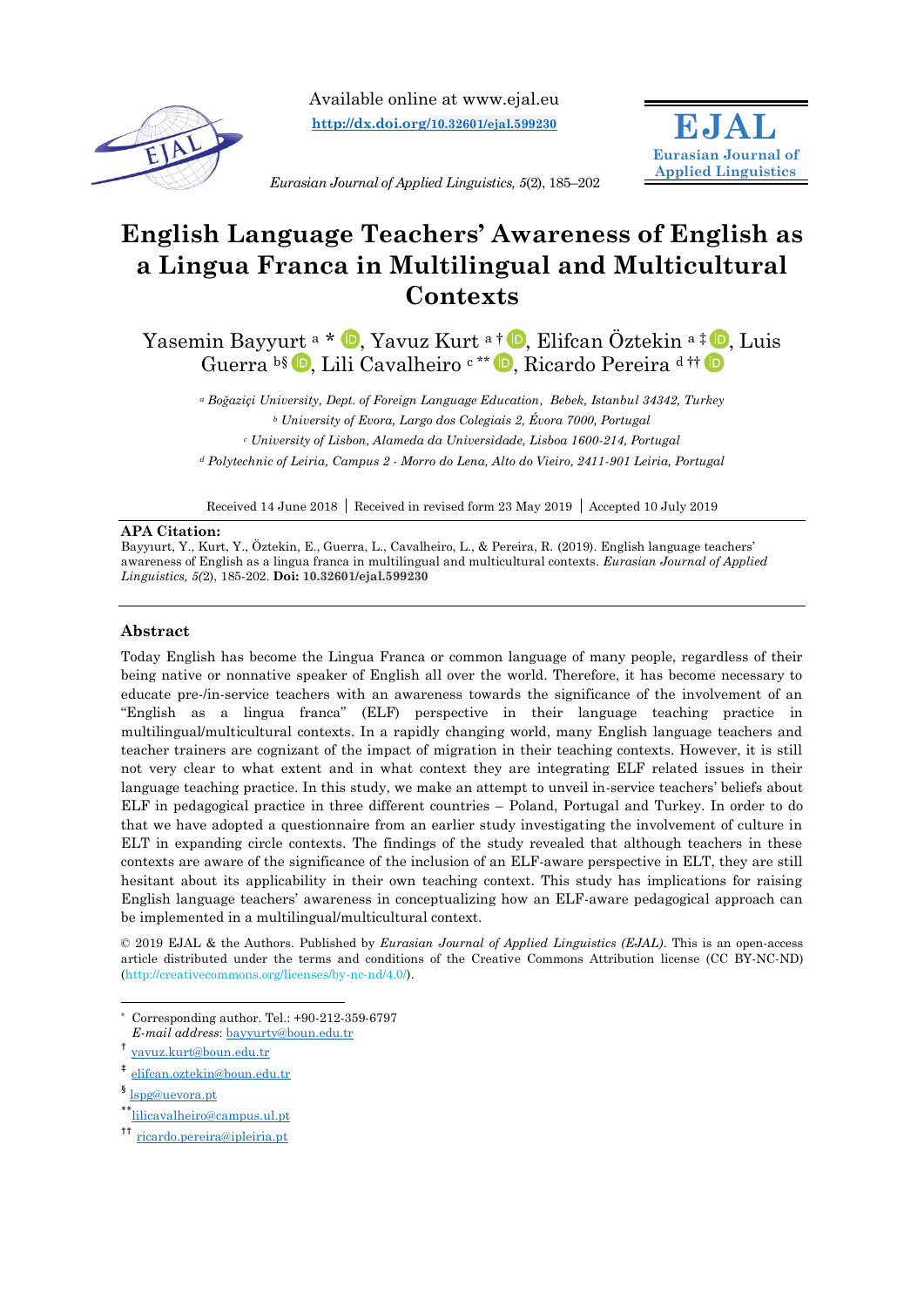*Keywords:* English as a lingua franca (ELF); ELF-awareness; in-service teacher education; multilingual/multicultural contexts

# **1. Introduction**

#### *1.1. English as a Lingua Franca in EFL contexts*

Developments in English as a lingua franca (ELF) have often been perceived as an opportunity for thinking about what it means to use, teach and learn an English language that is no more a foreign language to the wide majority of learners around the world (Sifakis, 2014). In this debate, the education of teachers of English as a foreign/second language takes center-stage (Hamid, Zhu & Baldauf, 2014; Sifakis, 2007, 2009, 2014; Sridhar & Sridhar, 1986). Teacher training programs can gain from a shift from a traditional EFL/ESL perspective, in which standard varieties of English, most notably British English or General American, are taken as a model, to a more open, inclusive, critical and reflective English language education model with an ELF-aware perspective. In other words, there is an argument for imbuing English language teacher education programs with a reflective awareness of the consequences of the global spread of English for teaching, with the ultimate aim of questioning and even challenging established norms and principles of teaching English to clone native speakers by forcing an idealized native speaker's language use on learners of English. This is the remit of ELF-aware teacher education. This study discusses the implementation of a proposal for educating teachers of English in contexts where English is traditionally a foreign language.

 For teacher education programs to succeed, it is important to take into consideration local constraints. Teacher education programs in EFL contexts, like those in China, Italy, Poland, Portugal and Turkey, have had to align teacher training aims and processes with the growing demand for learner competence in English. Each country sets different specifications for qualifying English language teachers. In some countries it is even a must to spend one year abroad in an English-speaking country to become an EFL teacher. For example, in China, there are different institutions specializing in training teachers of English for primary, secondary and tertiary levels. In addition, there are teacher education programs for both pre- and in-service English language teachers, with different requirements. The courses that prepare teachers of English mainly focus on the development of the language skills, and mainly refer to the British and American literature and culture. In China, English has become an obligatory school subject in as recently as 2001, which has brought about an extensive debate on pedagogical models and teacher preparation concerns (Hu, 2002a; Hu, 2002b). In a similar vein, in Italy, English became a compulsory school subject in primary schools in 2011. The Italian state reviewed its English language teacher education programs to cater for the needs of these new policies. For example, in the Italian context, a new national program known as Tirocinio Formativo Attivo (TFA) was initiated in 2012-2013 aiming to train qualified English language teachers for secondary schools (Pulcini, 2014). The importance of the TFA program is that it was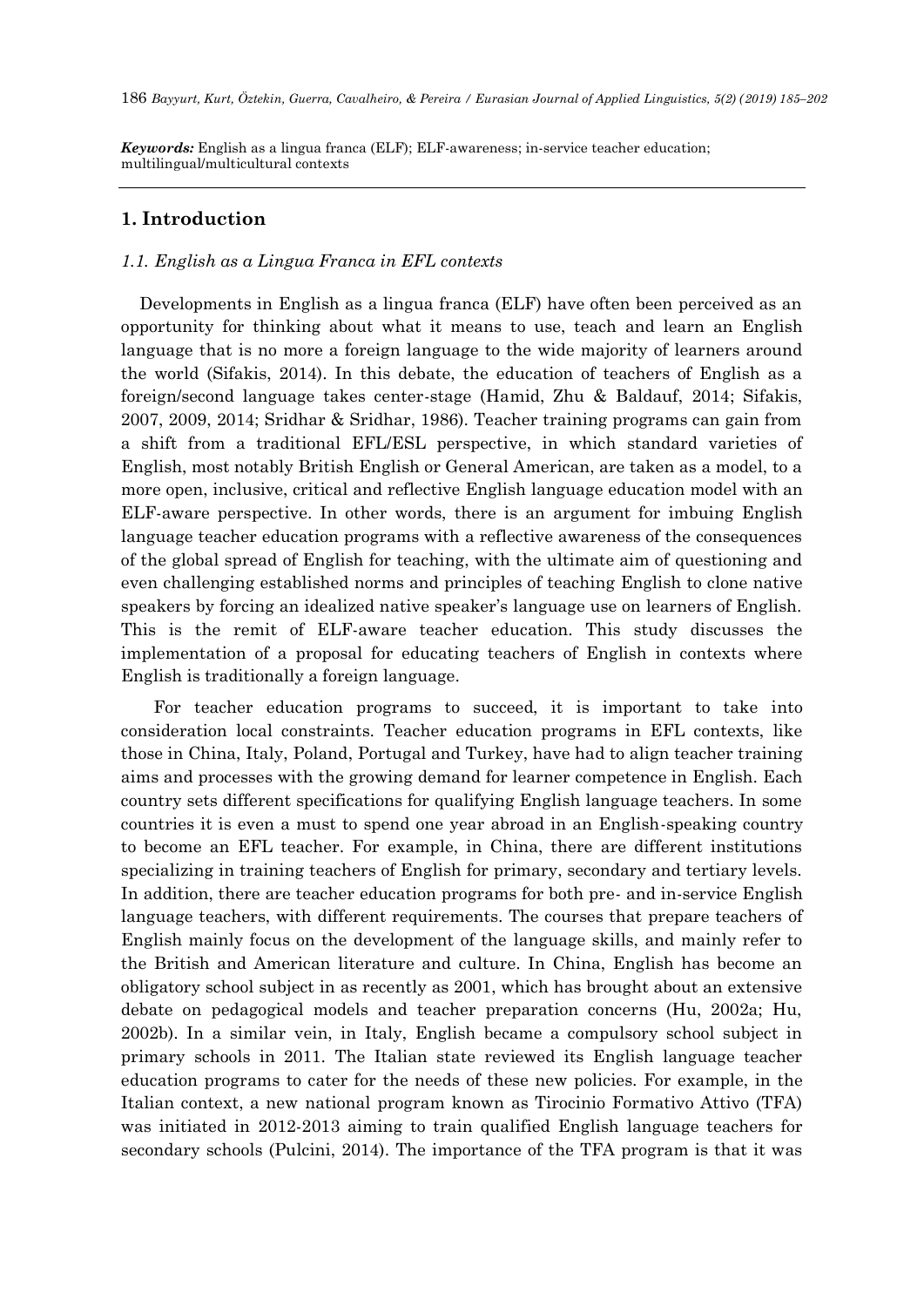the first time that universities were responsible for training teachers of English in the Italian context. Although this program also trains participants in the teaching of English language skills and language testing, trainee teachers can be exposed to information on issues related to the current status of English via examples from World Englishes (WE) and ELF (Lopriore & Vettorel, 2015; Vettorel, 2015, 2016; Vettorel & Lopriore, 2013). In Turkey, pre-service teacher education is obligatory to be qualified as an English language teacher. Hence, candidates follow courses for four years in these programs to become teachers. In Portugal to become a qualified ELT teacher, it is necessary to complete either a two-year MA program for teaching an upper-basic and secondary education (years 7-12) or a one-and-a-half-year MA program for teaching English at a primary level (years 3 and 4).

 The connection between ELF-awareness and English language teaching has been recently well documented by various researchers in EFL contexts (Bayyurt & Sifakis, 2015a, 2015b, 2017; Biricik-Deniz, Özkan & Bayyurt, 2016; Guerra & Cavalheiro, 2018; Kemaloğlu-Er & Bayyurt, 2018; Kordia, 2018).

In what follows, we aim at establishing a link between ELF-awareness and its relevance to EFL contexts (Bayyurt & Sifakis, 2017). Then, we will briefly offer a description of the Turkish, Portuguese and Polish EFL teacher education contexts and constraints arising therein. In this paper, we are adopting a realistic perspective of ELF-awareness and its relevance for the present teacher education programs in these countries. Hence, we will be focusing on the lack of teachers' familiarity with concepts of ELF and its connection with ELT. We will present the results of an ELF-awareness survey conducted in Poland, Portugal and Turkey.

#### *1.2. Defining ELF*

 In its simplest terms, a "lingua franca" is a common language of people whose first languages are different. However, when it comes to English as a lingua franca, it becomes a complex phenomenon with so many non-native speakers of English with diverse linguistic and cultural backgrounds. While explaining the complexity of the defining ELF, Jenkins (2015, p. 73) lists the frequently used definitions of ELF in a chronological order as follows:

- People from different L1 backgrounds use English as a contact language (Jenkins, 2009)
- Use of English as a lingua franca is not only a preferred medium of communication among people with different L1 backgrounds but also the only choice for those people to communicate (Seidlhofer, 2011)
- Use of English in a lingua franca language scenario (Mortensen, 2013)

In all these definitions, the common point is the fact that English is used among people with different L1s and cultural backgrounds. In this respect, it has important implications for investigating this issue further to reveal the significance of the use of ELF in diverse multilingual and multicultural contexts as the language of decision making, negotiation and problem-solving. Jenkins (2015) indicates that it may be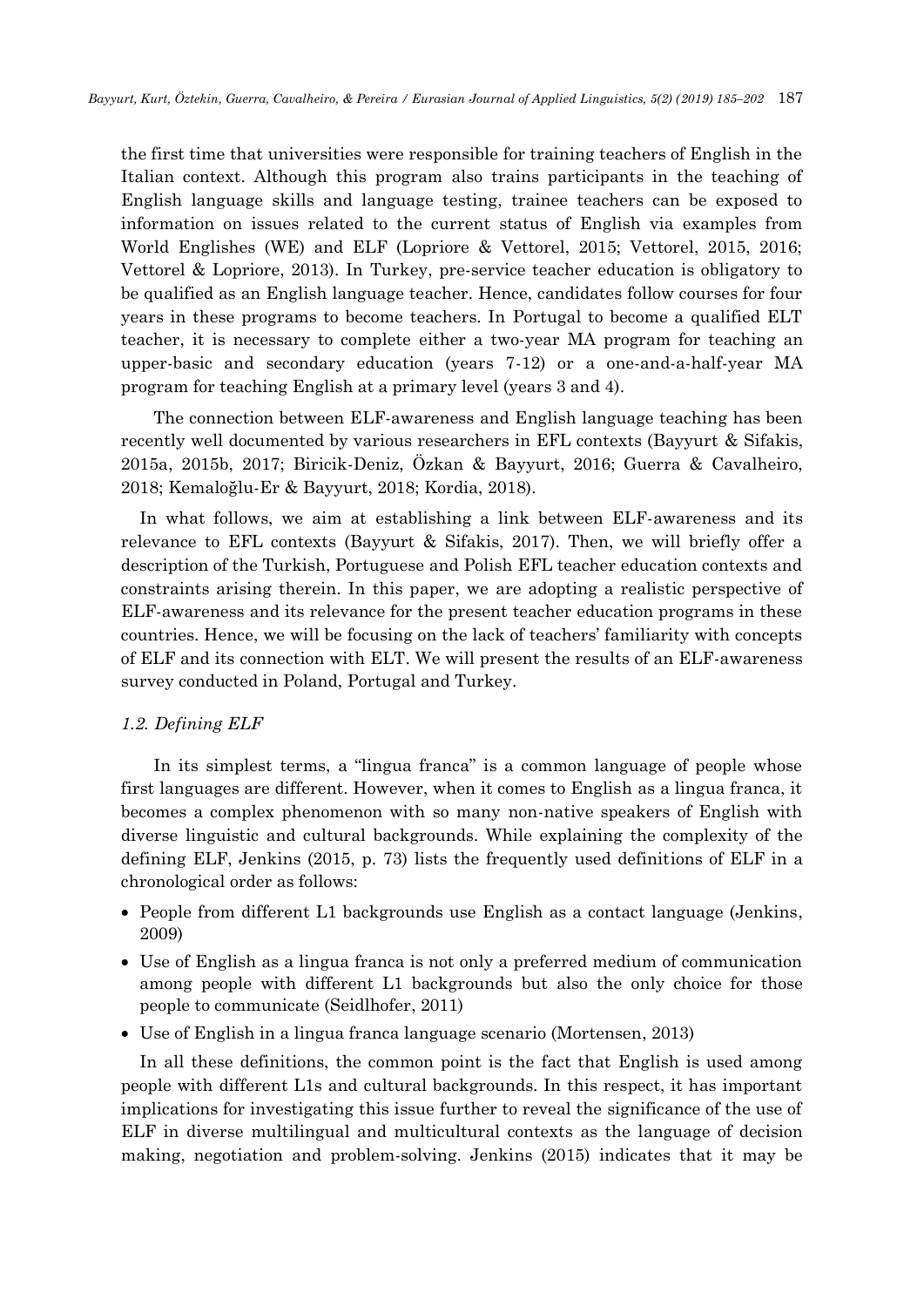difficult to comprehend how people use English as a multi-lingua franca as they constantly perform the act of languaging (García, 2007, 2009; Jørgensen, 2008) to achieve their communicative goals. In multilingual contexts individuals may perform *poly-languaging* – i.e. '… the way in which speakers use features associated with different "languages" – even when they know very little of these "languages" (Jørgensen, Karrebæk, Madsen & Møller, 2011, p. 22) and/or *translanguaging* – i.e. "… the act performed by bilinguals of accessing different linguistic features or various modes of what are described as autonomous languages, in order to maximize communicative potential" (García, 2009, p. 140). In this paper, we adopt this up-todate definition of ELF which conceptualizes the multilingual and multicultural characteristics of communication in English with people from diverse linguistic and cultural backgrounds.

## *1.3. ELF-awareness in English language teaching and teacher education*

In order to understand how an ELF-aware approach in ELT influences pre-/inservice English language teacher education programs, we need to visit recent literature on the pedagogy of English as a lingua franca. As Bayyurt and Sifakis (2017) rightly put it, the recognition of the functions of English as a global lingua franca positions researchers to address the common beliefs and assumptions about teaching English as far as language teaching methodologies, teacher education, materials design are concerned. Until half a decade ago, leading ELF researchers have been very careful in coming to terms with drawing conclusions about the connection between ELF and ELT (Sifakis & Bayyurt, 2015). Although Seidlhofer (2004) and Jenkins (2007) made some suggestions about the integration of an ELF perspective in the English language classrooms, they were more careful not to draw easy conclusions about the topic. For example, Jenkins (2012) indicates that it is not the job of researchers to tell teachers what they should do in their English language teaching contexts, however, "… it is for ELT practitioners to decide whether/to what extent ELF is relevant to their learners in their context" (Jenkins, 2012, p. 492). Hence, it is English language teachers who should decide what is relevant for their context as far as ELF research is concerned and implement it in their English language classrooms. In other words, what English language teachers learn in their programs influences their future profession and their ideas about the English language. For example, in Turkey, during the first two years of their studies, preservice teachers take three courses on English literature (two courses on British literature and one course on American literature). When these teachers start their final year of studies, they already think that English belongs to the British or Americans (Biricik-Deniz, 2017; Kemaloğlu-Er, 2017). In the view of this, future English language teachers should be trained with an understanding of what language/language variation means, what types of processes are involved in successful communication, what kind of relationship exists between language and identity, and they should question the suitability of one size fits all approaches in the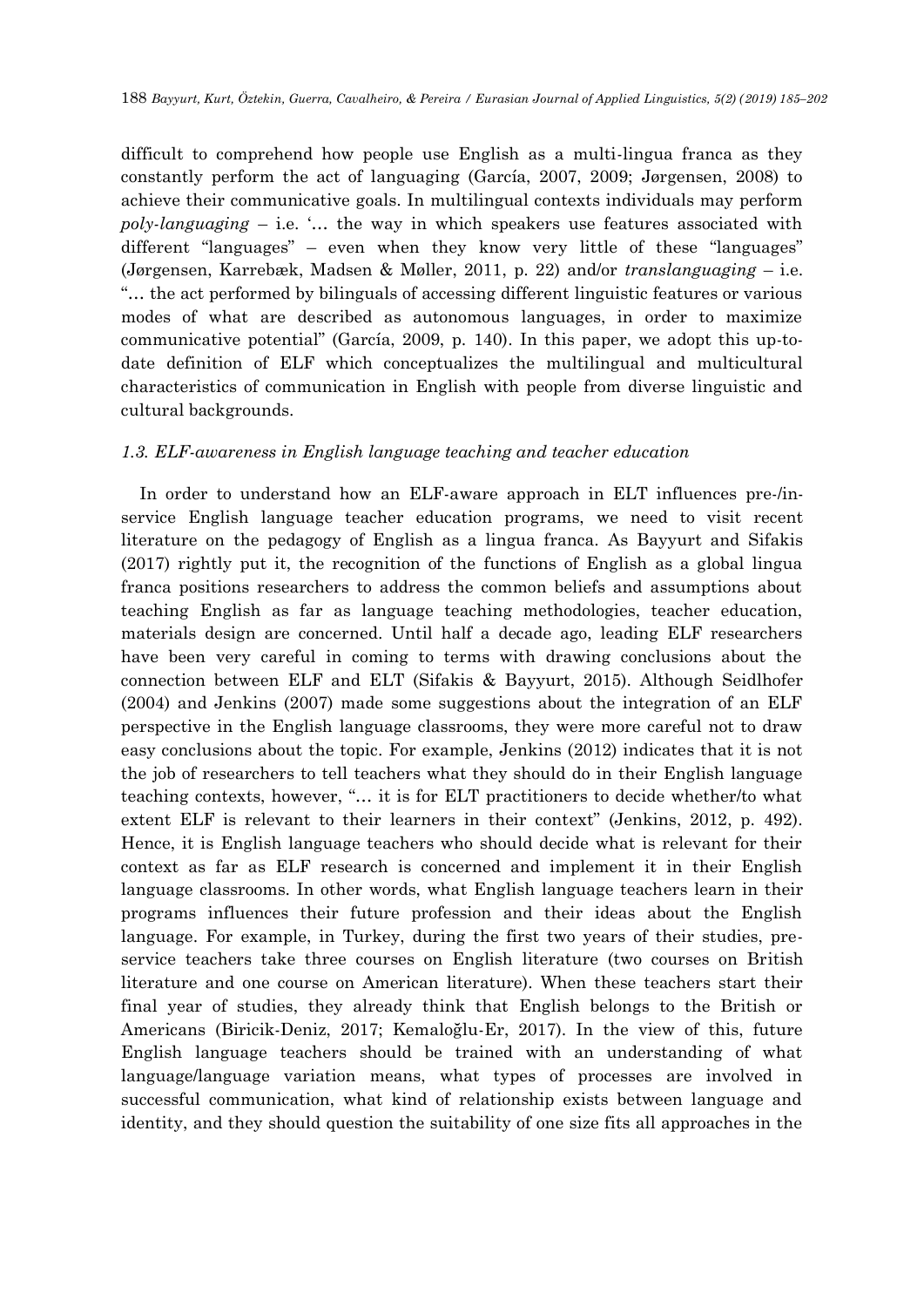teaching of languages used as a lingua franca like English (Biricik-Deniz et al., 2016; Seidlhofer, 2004).

 Bearing this in mind, in this section, we will summarize the approaches of some authors to ELF-awareness and ELT.

 Dewey (2012) is one of the first scholars who puts forth the idea of implementing a post normative approach to English language teacher education programs. He states that teachers and teacher educators should question, understand, approve of and, as a result, integrate an ELF-aware approach into their practice through reflecting on their already existing practice and the status of English as a lingua franca all over the world. The aim of Dewey's (2012) proposal for adopting a post-normative approach in ELT is to empower English language teachers, teacher trainers and prospective teachers to be critical of the already existing ELT materials and to produce contextually appropriate materials that are far from normativity. In a similar vein, Blair (2015) notes the need for a new model of ELF-aware teacher education taking a "post-native, multilingual model" of English language user as its basis. He also focuses on raising English language teachers' awareness towards real life professional problems as far as their teaching practices are concerned. Blair (2015) also suggests that an ELF perspective should be incorporated into teacher education programs to raise teachers' awareness towards the sociocultural and sociolinguistic realities of ELF by giving significance to language use as well as usage (Widdowson, 1978). While doing that, Blair (2015) and later on Bayyurt and Sifakis (2015a, 2015b) emphasize how "critical reflection" on ELF- related theory and literature are vital in developing an understanding of ELF and its connection with ELT. In sum, the teaching context is an important element in determining to what extent and how an ELF-aware approach can be adopted in the education programs in those settings. According to Dewey (2012), in order to increase the impact of ELF in ELT, teachers' awareness and understanding of the ELF construct should be further explored and implemented in teacher education programs. In this vein, Bayyurt and Sifakis (2015a, 2015b) developed an ELF-aware teacher education model and carried out their first study with in-service teachers working in both state and private schools in Turkey and Greece. They observe a shift towards an ELF-aware approach in ELT, a shift in the normative mindsets of teachers. In order to achieve an ELF-aware approach to ELT, Bayyurt and Sifakis's (2015a, 2015b) ELF-aware teacher education should be implemented at three levels:

a) Introducing theoretical aspects of ELF through reflective practice;

b) Preparing ELF-aware activities/lesson plans and implementing these in their classrooms.

c) Critical reflection of ELF-aware practice through the evaluation of their implementation of ELF-aware activities/lesson plans.

In order to achieve progress in changing teachers' mindsets about their already existing ELT practice, we should start from theory and continue with the implementation of teachers' newly developed perspectives into their actual teaching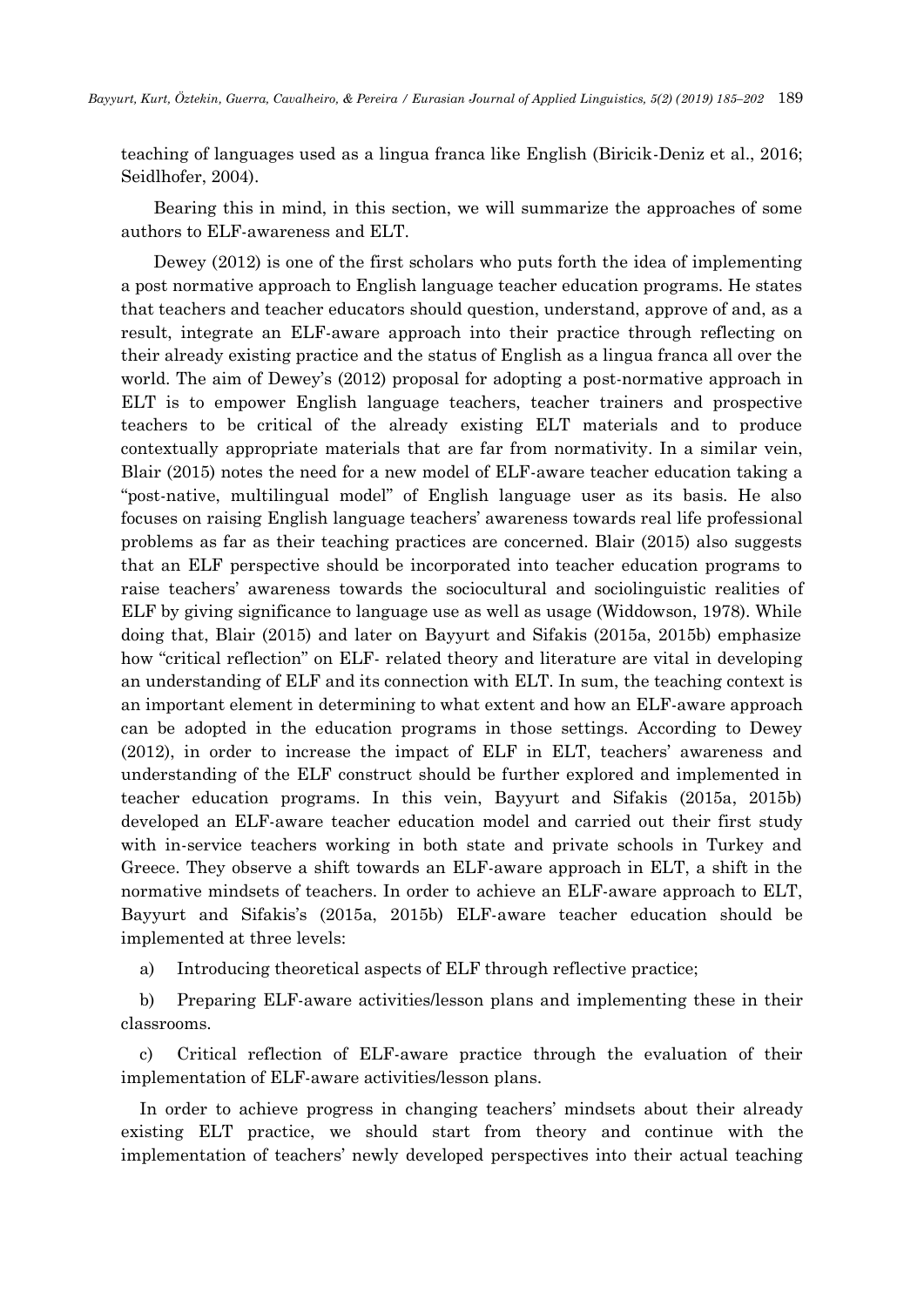practice. In this pedagogical approach, the final step is recording teachers' critical reflections on what happens when teachers implement an ELF-aware approach in their classrooms (see Bayyurt & Sifakis, 2015a, 2015b, 2017; Sifakis, 2014; Sifakis & Bayyurt, 2015, 2018) for a detailed description and implementation of the model). In this paper, we will explore the extent to which teachers are aware of ELF and whether they are familiar with the idea of ELF-aware teaching. Sifakis and Bayyurt (2018) indicate that ELF-aware teaching and teacher education

… offer opportunities for learning about ELF and experimenting with one's teaching context that prompts teachers to make sense of the shifting times regarding English and explore new, creative and autonomous ways of integrating ELF in their own context. (p. 464).

Since it is beyond the scope of this paper to discuss the implementation of ELFaware teacher education model, we will focus on raising teachers' awareness towards ELF-related issues in ELT.

## *1.4. The aim of the study*

This study investigates to what extent ELT teachers are aware of the concepts of ELF, ELF-awareness, culture and nativeness/non-nativeness in their English language teaching practice from an ELF-awareness perspective. In order to do this, we have adapted a questionnaire from an earlier study (Bayyurt & Erçetin, 2009). The data was collected in three different contexts in Europe - Poland, Portugal and Turkey.

## **2. Method**

## *2.1. Research design*

This study has an exploratory design and aims to tap into teachers' ELF awareness from various aspects. We have adapted and administered a questionnaire based on another study (Bayyurt & Erçetin, 2009). Unlike the previous study that tackled with a wide variety of issues on WE, English as an International Language (EIL), and ELF, the present research focuses only on ELF-awareness in  $ELT - i.e.$  a construct which is well documented in recent studies (Bayyurt & Sifakis, 2015a, 2015b, 2017; Biricik-Deniz et al., 2016; Kaçar & Bayyurt, 2018; Kemaloğlu-Er & Bayyurt, 2018; Llurda, Bayyurt & Sifakis, 2018; Sifakis, 2019; Sifakis & Bayyurt, 2015, 2018). We believe that teachers need to become more and more aware of the changing paradigms as they are teaching more and more in diverse contexts with multilingual and multicultural students.

#### *2.2. Participant (subject) characteristics and the setting*

We collected data from English language teachers working in Poland, Portugal and Turkey (Table 1). We adopted a convenience sampling approach in selecting the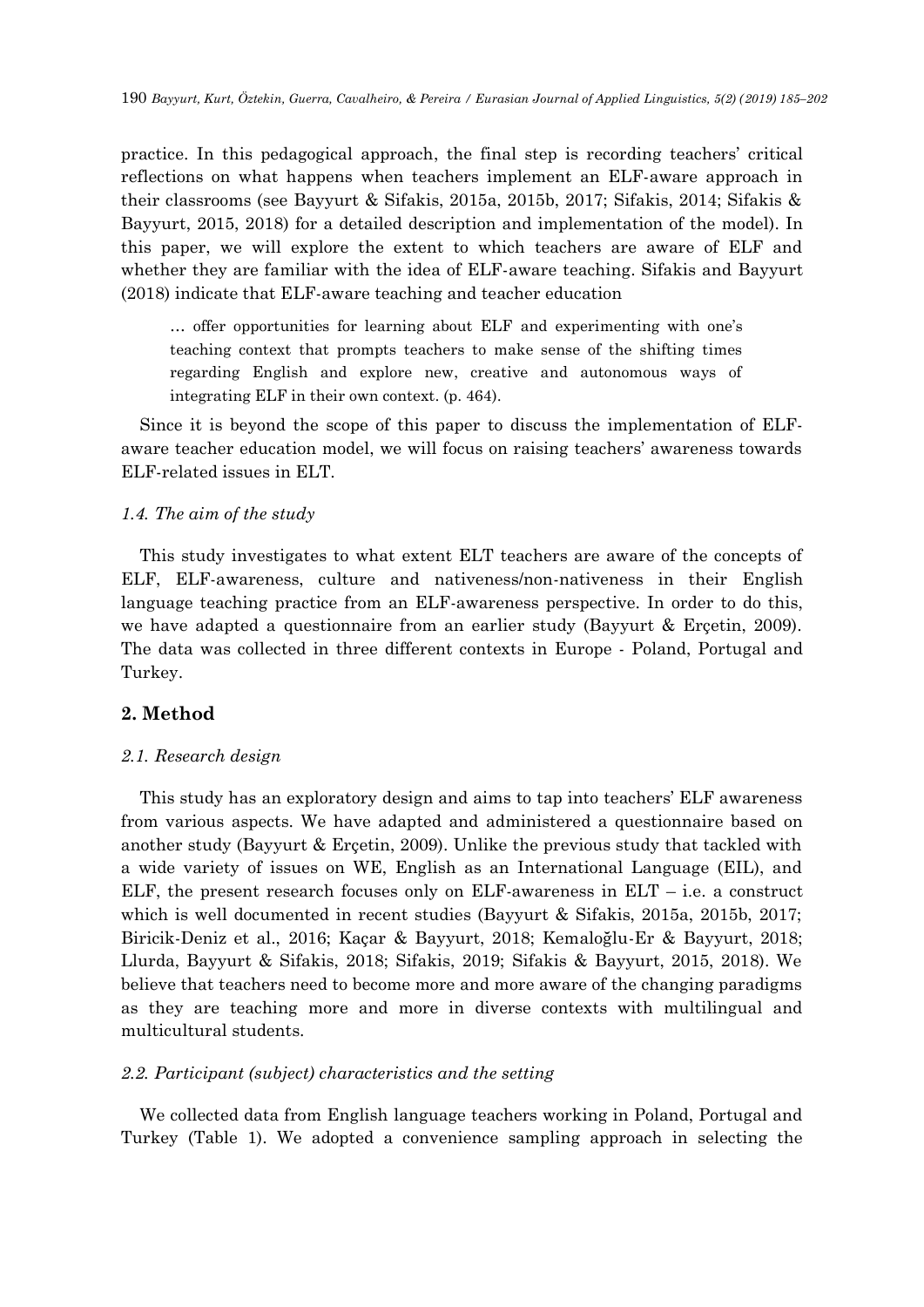participants of the study. The leaders of the research project from each country sent the questionnaire to all of the teachers in their institutions as well as others (i.e., almost all primary, secondary and tertiary schools in their countries). The aim was to get as many teacher responses as possible. The number of teachers who participated from each of these countries was as follows: 40 teachers from Poland, 39 teachers from Portugal and 77 teachers from Turkey. Since this questionnaire was administered electronically, some teachers from other countries also filled out the questionnaire. In this paper, as there are few people from different countries, we only analyze the responses of teachers from Poland, Portugal and Turkey. The total number of the teachers who were included in this study was 159 (118 females and 41 males). Their ages changed between 25 and 60. The teachers' years of teaching experience showed variation from 5 years to 20 years (Table 1).

|                       |                       | Number (total 159) | Percent $\%$      |  |
|-----------------------|-----------------------|--------------------|-------------------|--|
|                       | Female                | 118                | 74.2              |  |
| Gender                | $\rm Male$            | $41\,$             | $25.8\,$          |  |
|                       | $\overline{25}$       | $35\,$             | $\overline{22.0}$ |  |
|                       | >60                   | $\,8\,$            | $5.0\,$           |  |
| Age                   | $25\mbox{-}29$        | $18\,$             | $11.3\,$          |  |
|                       | 30-39                 | 41                 | $25.8\,$          |  |
|                       | $40 - 49$             | 37                 | $23.3\,$          |  |
|                       | $50 - 59$             | $20\,$             | $12.6\,$          |  |
|                       | <b>British</b>        | $\overline{1}$     | $\overline{6}$    |  |
|                       | $_{\rm Irish}$        | $\,1$              | $.6\,$            |  |
| Nationality           | Polish                | 40                 | $25.2\,$          |  |
|                       | Portuguese            | 39                 | 24.5              |  |
|                       | Turkish               | 77                 | 48.4              |  |
|                       | $_{\rm US}$           | $\mathbf{1}$       | $.6\,$            |  |
|                       | Poland                | $39\,$             | 24.5              |  |
| Country of employment | Portugal              | $43\,$             | $27.0\,$          |  |
|                       | Saudi Arabia          | $\mathbf{1}$       | $.6\,$            |  |
|                       | $\operatorname{TRNC}$ | $\mathbf{1}$       | $.6\,$            |  |
|                       | Turkey                | 75                 | $47.2\,$          |  |
|                       | $<\!\!5$              | 46                 | $28.9\,$          |  |
|                       | $>20$                 | 47                 | $29.6\,$          |  |
| Years of teaching     | $11 - 15$             | $32\,$             | $20.1\,$          |  |
|                       | $16-20$               | 19                 | $11.9\,$          |  |
|                       | $5-10\,$              | $15\,$             | $\ \, 9.4$        |  |

Table 1: Demographic information about the participants

#### *2.3. ELF-Awareness questionnaire*

The ELF-awareness questionnaire consists of two major parts. In the first part, there is the demographic features section. In the second part, there is an entire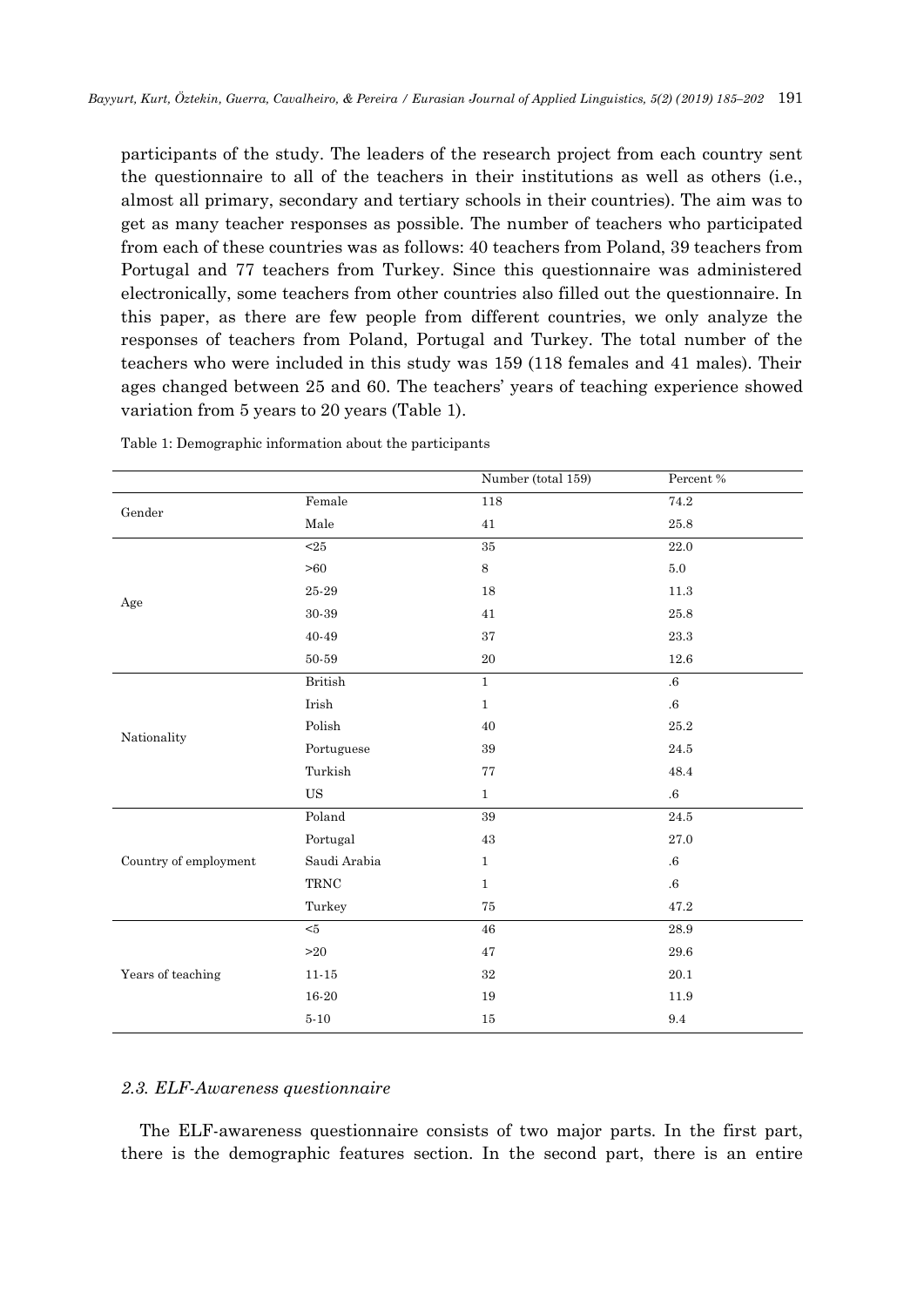section on ELF-awareness. In that section, there are statements related to ELFawareness (please see statements below).

- a. Cultural awareness in ELT (9 statements)
- b. Language awareness in ELT (11 statements)
- c. Instructional awareness in ELT (6 statements)
- d. Non-native speaker (NNS) & Native speaker (NS) interactions (9 statements)
- e. NNS & NNS interactions (9 statements)

 In the second section of the questionnaire, the questions are designed as 5-point Likert scale questions. The aim of a Likert scale often involves the measurement of the participants' attitudes, opinions, perspectives and similar. In this questionnaire, the participants were expected to express to what extent they agreed or disagreed with a particular question or statement.

#### *2.4. Data Collection*

 The questionnaire was transferred into electronic format by using Google Surveys (as a tool for transferring the document), and was administered electronically as an open link. Teachers from Portugal, Poland and Turkey were invited via social media (Facebook, WhatsApp, etc.) to participate in the project. The consent of the participants was obtained before administering the questionnaire. The questionnaire was administered between 1 January and 1 March 2018.

### *2.5. Data Analysis*

 The data were coded on SPSS for statistical analyses. Responses to questionnaire items were coded on ordinal scale (higher numbers associated with agreement and lower number values implicated disagreement with the statement) and reverse coding was implemented for items that included negative statements in order to keep items consistent with the rest of the items pertaining to the topics raised in the questionnaire. Teacher responses to each statement on the questionnaire were examined in percentages to examine general tendencies among the participants. A principal component factor analysis was conducted on the teacher responses in order to establish the validity of the items assessing the constructs related to ELFawareness in the questionnaire. The results of the factor analysis are provided in detail in the following section.

## **3. Results**

 Teacher responses to items created to measure ELF-awareness are first analyzed to reveal how the items are related to each other under potential sub-constructs of ELF-awareness. Then, the descriptive findings are reported.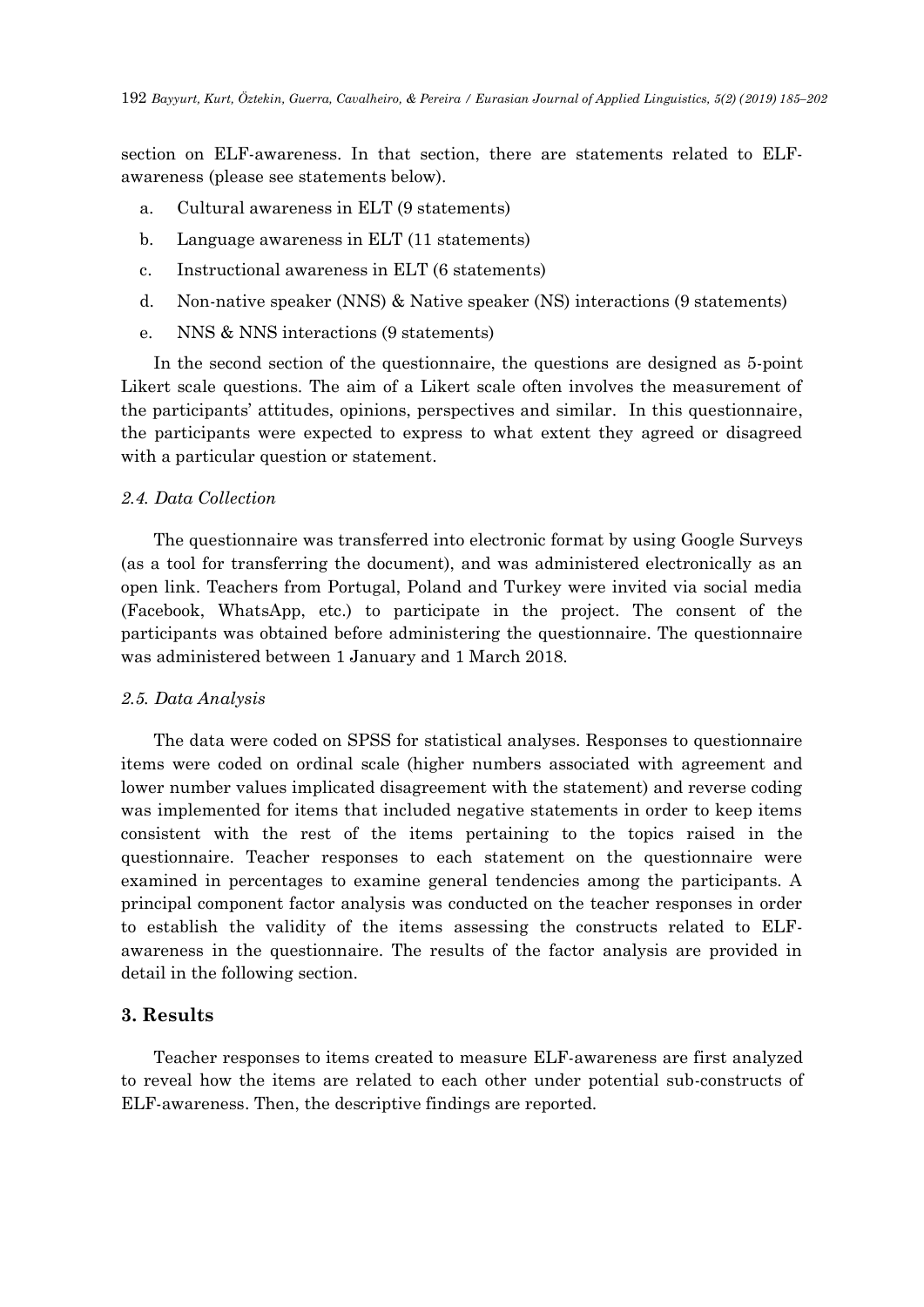#### *3.1. Principal Component Analysis*

 An exploratory principal component analysis (Jolliffe, 2002) was conducted in order to examine first the distribution of the items on the questionnaire based on factor loadings. In the initial analysis, factors were extracted based on Kaiser's criterion (eigenvalues>1). This step yielded an eight-factor model; however, when the factor loadings were considered, some factors loaded with only one item and crossloadings were also observed among certain items. When the scree plot, which portrayed the distinctiveness of the derived factors visually based on the variance explained by each factor was examined for this step, a three-factor model appeared to be a more efficient option for the items. Therefore, in order to obtain a more effective model consisting of more comprehensive factors covering more relevant items, a fixed factor extraction method with three factors was implemented, based upon the theoretical division proposed by Sifakis (2019). A varimax rotation, which simplifies the model through changing the vectors of the factors was applied for a more parsimonious model. When the factor loadings of the items were examined, five items had factor loading scores below .40 for any of the three factors, which implied that these items did not reliably correlate with any of the factors derived. Therefore, these items were removed and the analysis was run with the remaining twenty-two items. The rotated factor model revealed that the items were dispersed among three factors, which tapped three possible constructs reflected in the questionnaire: cultural awareness, positioning native varieties and native speakers, and awareness of communication goals. Overall, this three-factor model explained 43.49% of the total variance (eigenvalues  $= 4.7, 3.1,$  and 1.7 respectively, for the three factors; variance  $=$ 0.21, 0.14, and 0.7, respectively for the three factors). The internal consistency of the questionnaire was also examined calculating Cronbach's alpha values. The internal consistency of the overall questionnaire with all items included was  $\alpha = .739$ . The Cronbach's alpha values were .419, .851, and .537 respectively for the three factors.

 The first factor was named "cultural awareness" as it emerged as a quite distinct construct raised with six items that loaded with the first factor. The second factor was named "positioning native varieties/speakers" with ten items loaded, while the third factor was named "awareness of communication goals", with six items loaded. The responses from the teachers were examined in the light of this three-factor model derived from the questionnaire regarding the ELF-awareness construct. The following section reports the percentages of the teacher responses under each response option (based on the 5-point Likert scale options) per item categorized under the three factors derived in the principal component factor analysis.

## *3.2. Teacher Responses*

 With reference to Table 2, teacher responses indicated that there was a clear tendency among teachers to accept the importance of culture in language education. Most of the teachers indicated that language learners needed to be aware of differences and similarities between cultures. In this respect, teachers were aware of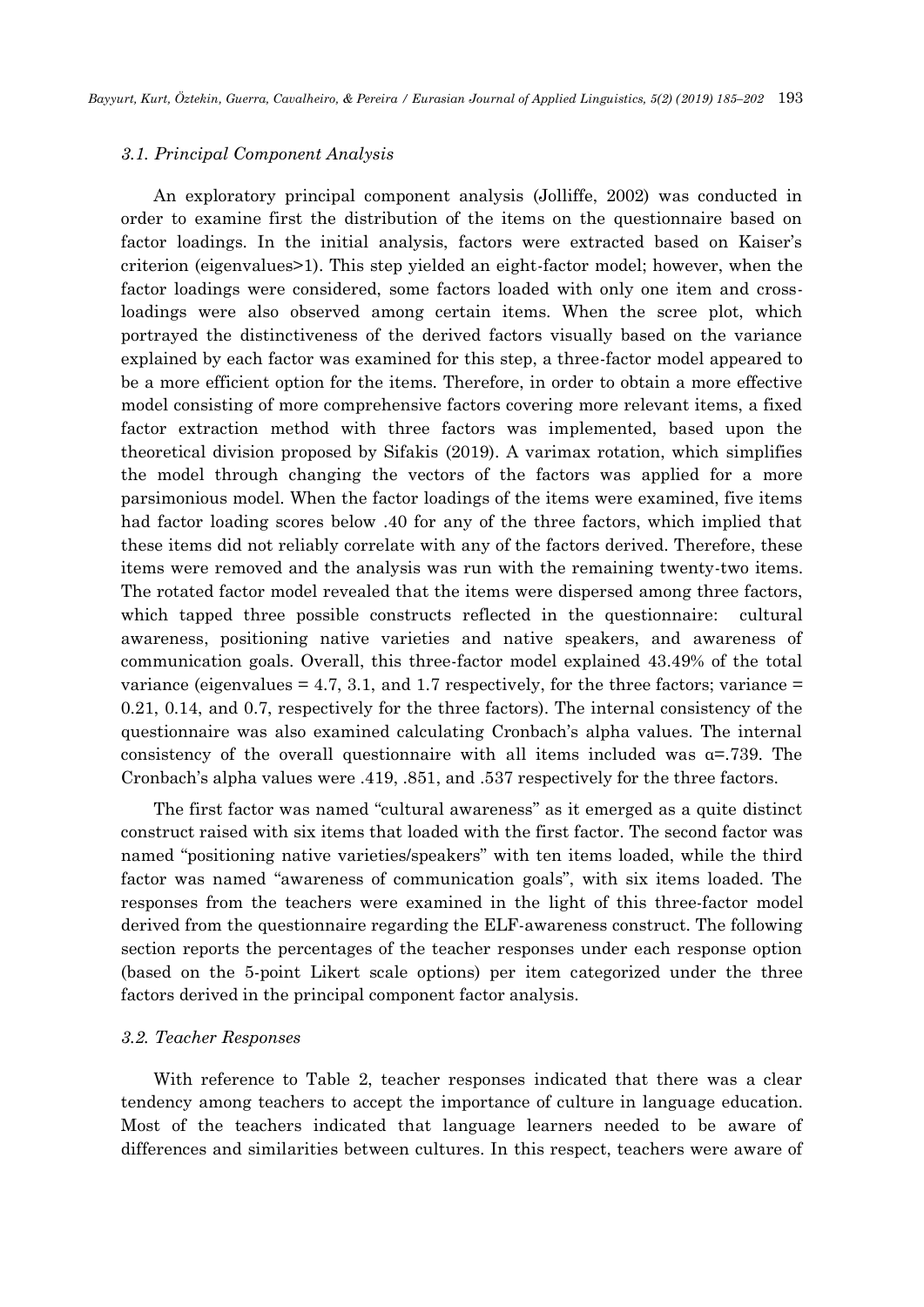the fact that they were living and working in diverse linguistic and cultural settings where English traditionally functioned as a foreign language. However, with the increasing number of people immigrating to different countries in and around Europe due to war, better job opportunities, educational purposes, English has become a multi-lingua franca in and around the participant countries in this project. Hence, cultural awareness is an inevitable outcome of this part of the questionnaire.

| Survey items on cultural awareness                                                                                                                  |          | Teacher responses in percentages |      |      |      |  |  |  |
|-----------------------------------------------------------------------------------------------------------------------------------------------------|----------|----------------------------------|------|------|------|--|--|--|
|                                                                                                                                                     | 1        | 2                                | 3    | 4    | 5    |  |  |  |
| Non-native speakers of English should learn about both the target<br>language culture and other cultures to communicate successfully in<br>English. | $\Omega$ | 2.5                              | 10.1 | 49.1 | 38.4 |  |  |  |
| It is essential to teach the students the similarities and differences<br>between the native English speaking countries and their own<br>country.   | $1.3\,$  | 4.4                              | 14.5 | 52.8 | 27   |  |  |  |
| Students do not need to know about the cultures of native speakers<br>of English to communicate successfully in English.                            | 39.6     | 37.7                             | 8.8  | 10.7 | 3.1  |  |  |  |
| Students need to know about the similarities and differences<br>between their own culture and other cultures.                                       | 0.6      | 5                                | 6.9  | 54.7 | 32.7 |  |  |  |
| ELT materials should include cultural elements from Britain<br>and/or the USA.                                                                      | $1.3\,$  | 4.4                              | 8.2  | 45.9 | 4.3  |  |  |  |
| ELT materials should include cultural elements from countries<br>around the non-native English speaking world.                                      | 1.3      | 7.5                              | 27.7 | 42.1 | 21.4 |  |  |  |

Table 2. Cultural awareness

Note. N=159, 1=strongly disagree, 2=disagree, 3=neutral, 4=agree, 5=strongly agree

 Moreover, these teachers also seemed to appreciate the importance of both the cultures of native speakers (agree  $+$  strongly agree  $=$  50.2%) and the cultures of the non-native English speaking world (agree  $+$  strongly agree  $= 63.5\%$ ).

 Table 3 below shows that the responses of teachers on items regarding native varieties and native speakers of English did not show a clear tendency. Teachers provided rather dispersed responses on the agreeing and disagreeing continuum. They appeared to be either undecided or divided between attaching importance to native like proficiency and accent or not.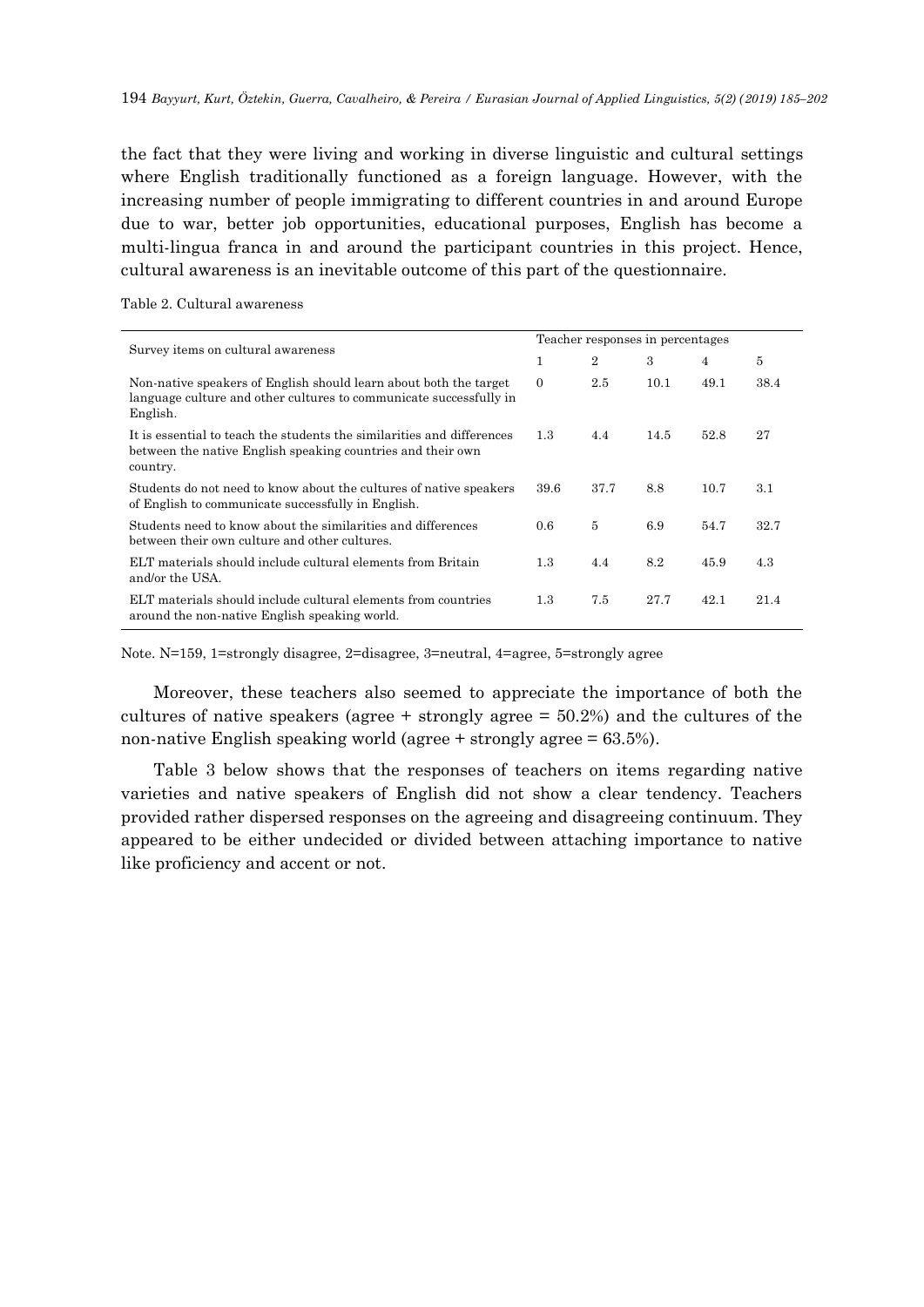| Survey items on positioning native varieties and native speakers                                                                    |      | Teacher responses in percentages |      |      |      |  |  |  |
|-------------------------------------------------------------------------------------------------------------------------------------|------|----------------------------------|------|------|------|--|--|--|
|                                                                                                                                     | 1    | 2                                | 3    | 4    | 5    |  |  |  |
| It is more important for students to be able to communicate with<br>native speakers of English than non-native speakers of English. | 11.3 | 33.3                             | 29.6 | 18.2 | 6.9  |  |  |  |
| In learning English, the ultimate goal should be reaching native-<br>like proficiency.                                              | 12.6 | 28.9                             | 27   | 25.8 | 5    |  |  |  |
| English has many varieties, but to be practical we should only<br>teach American or British English.                                | 11.3 | 27                               | 27   | 28.9 | 4.4  |  |  |  |
| Students should be able to speak English with a native-like accent.                                                                 | 11.9 | 35.8                             | 24.5 | 23.3 | 3.8  |  |  |  |
| Materials should include written or spoken texts only produced by<br>native speakers of English.                                    | 13.8 | 34.6                             | 16.4 | 21.4 | 13.2 |  |  |  |
| Native English-speaking teachers (NESTs) should speak English<br>with a British or American accent.                                 | 6.9  | 27.7                             | 26.4 | 29.6 | 9.4  |  |  |  |
| NNESTs must have a Standard English accent.                                                                                         | 8.2  | 27.7                             | 23.9 | 34   | 5.7  |  |  |  |
| Non-native English-speaking teachers (NNESTs) should speak<br>English with a British or American accent.                            | 11.9 | 32.7                             | 27.7 | 20.8 | 6.3  |  |  |  |
| NNESTs must have a Standard English accent.                                                                                         | 9.4  | 23.9                             | 20.8 | 34.6 | 11.3 |  |  |  |
| NNESTs must rely on native-speaker models to communicate<br>successfully in English                                                 | 8.8  | 20.8                             | 23.3 | 36.5 | 10.7 |  |  |  |

Table 3. Positioning native varieties and native speakers

Note. N=159, 1=strongly disagree, 2=disagree, 3=neutral, 4=agree, 5=strongly agree

 Although a higher percentage of teachers indicated opposition to the fact that the teaching materials should feature only native speaker texts (disagree + strongly disagree =  $48.4\%$ ), a considerable number of them supported the idea (agree + strongly agree = 34.6%). The high percentage of undecided teachers on this component of the survey (average  $= 24.7\%$ ) showed that teachers were not sure how to position native speaker varieties and native speakers in their profession.

 The final factor that emerged from the previous analyses had items related to communication goals. As shown in Table 4, responses on this component show that teachers agreed on the importance of intelligibility in international communication (agree  $+$  strongly agree  $= 66.2\%$ ) and the fact that students needed to communicate with native and non-native speakers of English (agree + strongly agree = 91.8%).

Table 4. Awareness of communication goals

| Survey items on awareness of communication goals                                                                  |          | Teacher responses in percentages |      |                |      |  |  |
|-------------------------------------------------------------------------------------------------------------------|----------|----------------------------------|------|----------------|------|--|--|
|                                                                                                                   |          | 2                                | 3    | $\overline{4}$ | 5    |  |  |
| Students need to learn English to communicate with native and non-<br>native speakers of English.                 | $\theta$ | 1.9                              | 6.3  | 41.5           | 50.3 |  |  |
| Intelligible accent is essential for successful communication among<br>native and non-native speakers of English. | 3.8      | 9.4                              | 20.1 | 45.3           | 20.8 |  |  |
| Accurate grammar is essential for successful communication among<br>native and non-native speakers of English.    | 5.7      | 27.7                             | 29.6 | 32.1           | 3.8  |  |  |
| Exposing students to non-native varieties of English has an impact<br>on students' language learning.             | 1.9      | 10.1                             | 26.4 | 48.4           | 12.6 |  |  |
| NESTs must have a Standard English accent.                                                                        | 3.1      | 6.9                              | 12.6 | 42.8           | 34.6 |  |  |
| NESTs' job is to teach students how to communicate in English.                                                    | $1.3\,$  | 3.8                              | 10.7 | 47.8           | 36.5 |  |  |

Note. N=159, 1=strongly disagree, 2=disagree, 3=neutral, 4=agree, 5=strongly agree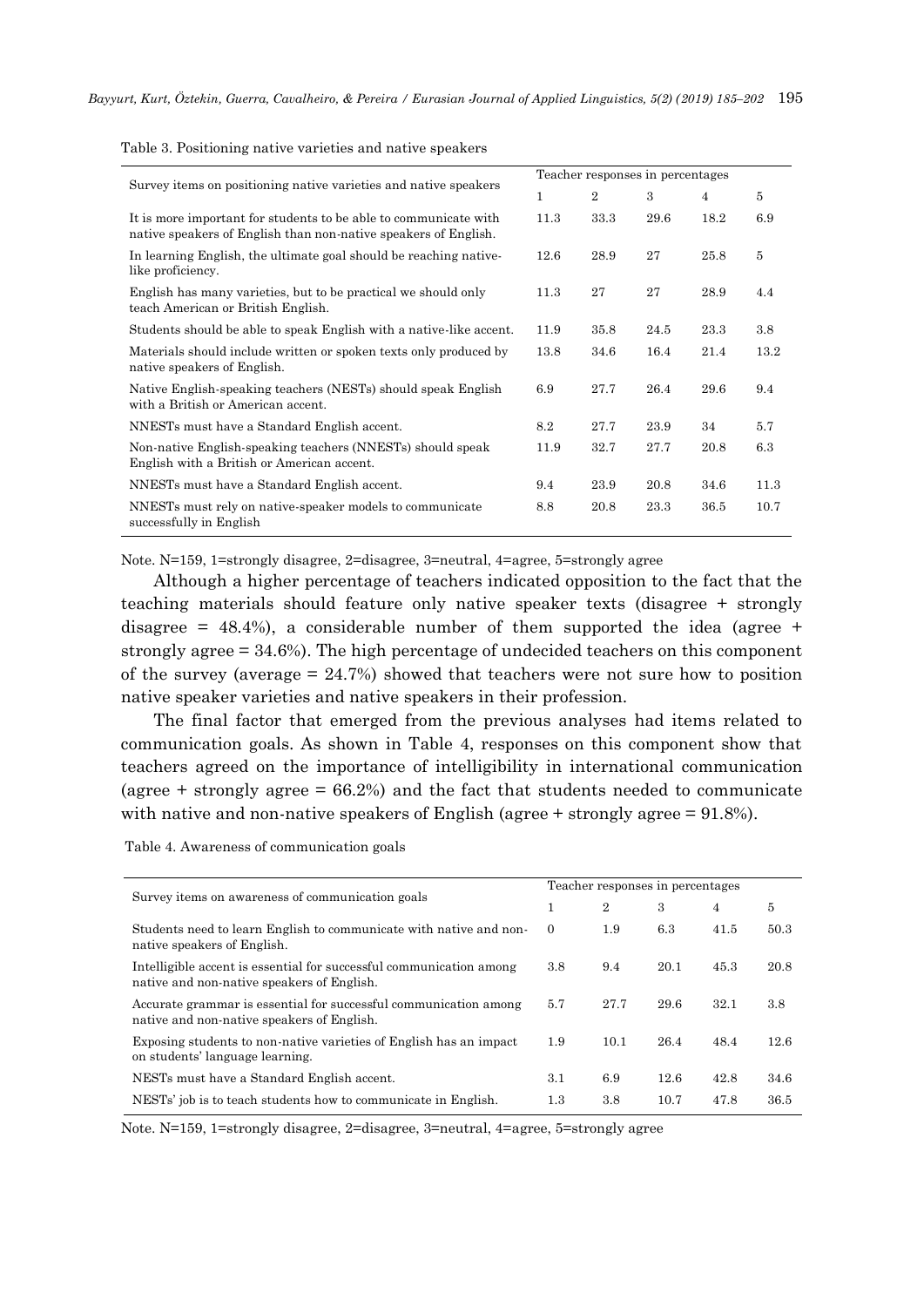Interestingly, these teachers appeared to have quite different views about the role of accuracy for successful communication. The percentage of those who agreed that accuracy was necessary for successful communication (agree + strongly agree = 35.9%) and those who disagreed (disagree  $+$  strongly disagree  $=$  33.4%) are close to each other. Furthermore, a respectable percentage of teachers expressed that they were neutral regarding the role of accuracy. The teachers indicated that they did not see accuracy vital for successful communication since they were in multilingual/multicultural context where the significant thing was the intelligibility of the message (Bayyurt, 2018).

 The final part of the survey investigates how teachers rated a number of aspects in native – non-native and non-native – non-native interactions in terms of their importance. The pattern of results presented in Table 5 are quite similar for NS-NNS and NNS-NNS interactions.

|                                                                                                   | Teacher responses in percentages |                    |                   |                    |                   |                    |                   |                    |                   |                    |
|---------------------------------------------------------------------------------------------------|----------------------------------|--------------------|-------------------|--------------------|-------------------|--------------------|-------------------|--------------------|-------------------|--------------------|
| Item                                                                                              | $\mathbf{1}$                     |                    | $\overline{2}$    |                    | 3                 |                    | $\overline{4}$    |                    | $\bf 5$           |                    |
|                                                                                                   | NS-<br><b>NNS</b>                | NNS-<br><b>NNS</b> | NS-<br><b>NNS</b> | NNS-<br><b>NNS</b> | NS-<br><b>NNS</b> | NNS-<br><b>NNS</b> | NS-<br><b>NNS</b> | NNS-<br><b>NNS</b> | NS-<br><b>NNS</b> | NNS-<br><b>NNS</b> |
| Gestures/facial<br>expressions                                                                    | 1,3                              | 1,3                | 2,5               | 1,3                | 13,2              | 1,9                | 34,6              | 12,6               | 48,4              | 42,1               |
| Vocabulary                                                                                        | $\mathbf{0}$                     | 1,3                | 0,6               | 1,3                | 5                 | 11,3               | 48,4              | 50,3               | 45,9              | 34,6               |
| Accent                                                                                            | 5.7                              | 6.9                | 16.4              | 16.4               | 36.5              | 34.6               | 28.9              | 30.8               | 11.9              | 10.1               |
| Knowledge of<br>grammar                                                                           | 2.5                              | 4.4                | 12.6              | 15.1               | 31.4              | 30.2               | 37.1              | 34.6               | 16.4              | 14.5               |
| Establishing one's<br>own identity                                                                | 3.8                              | 3.1                | 2.5               | 6.3                | $\bf{22}$         | 19.5               | 53.5              | 51.6               | 18.2              | 17.6               |
| Knowing about the<br>native-speaker<br>culture                                                    | 2.5                              | 7.5                | 6.9               | 11.3               | 19.5              | 23.9               | 52.2              | 38.4               | 18.9              | 17.6               |
| Knowing about the<br>non-native-speaker<br>culture                                                | 1.9                              | 2.5                | 8.8               | 8.8                | 24.5              | 27                 | 49.7              | 42.8               | 15.1              | 17.6               |
| Use of<br>communication<br>strategies (e.g.<br>repetition,<br>rephrasing,<br>codeswitching, etc.) | 0.6                              | 0.6                | 3.8               | 6.3                | 9.4               | 9.4                | 39                | 43.4               | 47.2              | 38.4               |
| Use of the language<br>according to native<br>speaker norms                                       | 10.1                             | 10.1               | 8.2               | 13.8               | 27                | 28.3               | 40.9              | 34                 | 13.8              | 12.6               |

Table 5. Teacher ratings on aspects of NS-NNS and NNS-NNS interactions

Note. NS-NNS=Native and non-native interactions, NNS-NNS=Non-native interactions, 1=Not important, 2=Slightly important, 3=Moderately important, 4=Important, 5=Very important

 In general terms, all aspects included in the questionnaire are mostly rated moderately important, important or very important; however, the importance attached to some aspects was remarkably higher. For example, accent, knowledge of grammar, establishing one's own identity, knowing about the native speaker culture,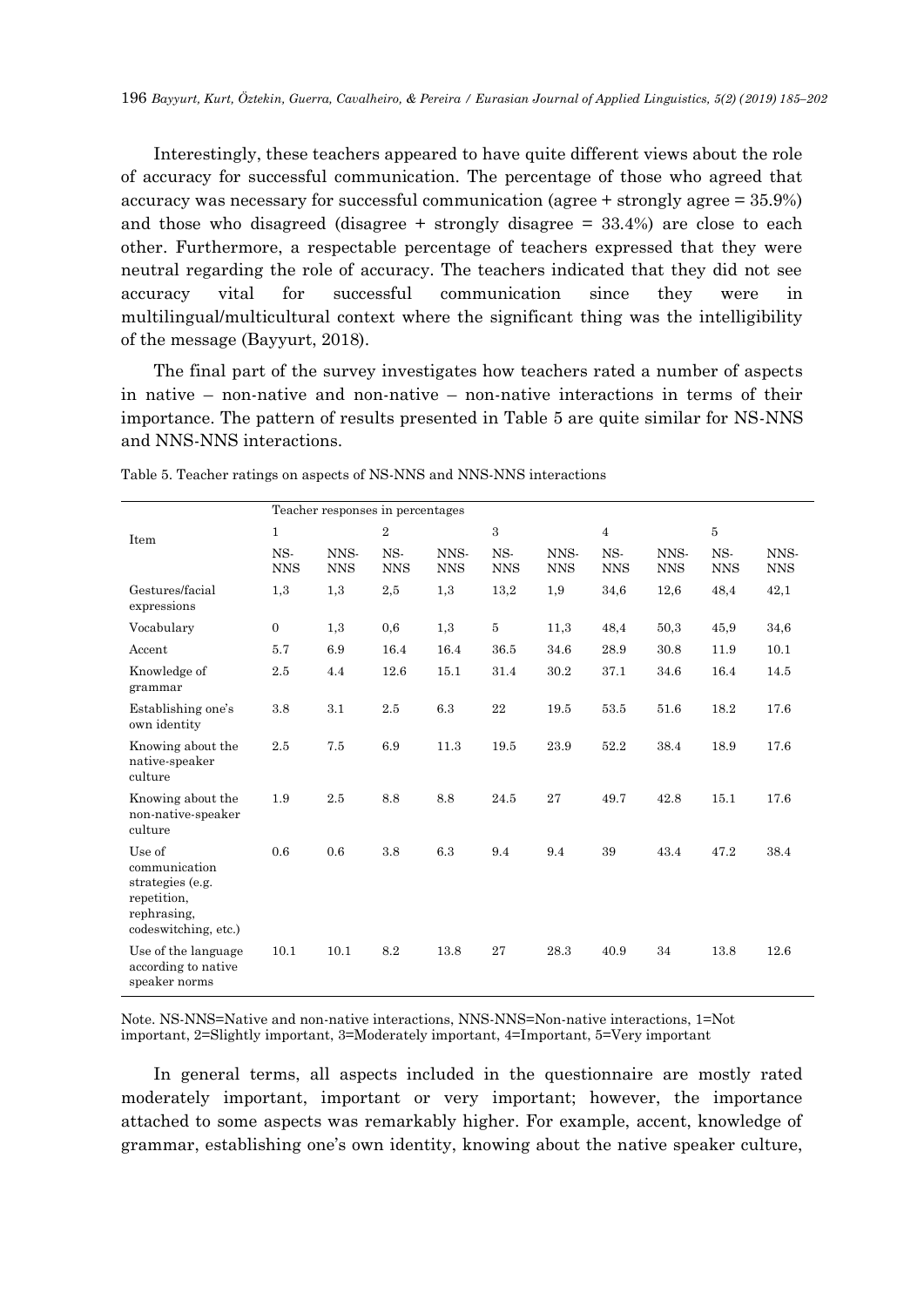knowing about the non-native speaker culture, and use of the language according to native speaker norms were usually rated as moderately important or important. On the other hand, gestures, vocabulary, and use of communication strategies were rated important or very important. Similar responses for NS-NNS and NNS-NNS interactions indicate that the respondent teachers did not make a distinction between the two kinds of interaction. In sum, although it is not stated or expressed explicitly, the teachers seem to be aware of the changing paradigms and wanted to receive further training in this respect.

# **4. Discussion**

In this study, we wanted to see to what extent English language teachers from three different countries were aware of ELF in their English language classrooms. The findings suggest that there is a disconnection between what teachers believe, how they perceive the ELF construct and their teaching practices as revealed in previous studies (Bayyurt & Sifakis, 2015a, 2015b). In this section, we will discuss these issues in relation to the findings of the current study.

In the first phase of the analysis when we applied the rotated factor model, three factors emerged to bear three possible constructs in the questionnaire: cultural awareness, positioning native varieties and native speakers, and awareness of communication goals. The findings indicated that participant teachers' awareness of the need to communicate in English was not restricted to native speaker communities. They also agreed that intercultural awareness was important for language users. These findings could be interpreted as the changing conceptualizations of English language and pedagogy among language teachers in various contexts. Nevertheless, their tendency to see the native speaker as a yardstick and the importance they attach to linguistic accuracy perhaps show that a traditional EFL perspective is still preferred by English language teachers (Illés & Csizér, 2015). However, how these tendencies relate to English language teachers' awareness of ELF depend on their local contexts. In different contexts, teachers may have different conceptualizations of ELF, and there can be a number of factors influencing their English language teaching practice, such as, the presence of immigrants in their classrooms, linguistic and cultural differences between the immigrants and locals, attitudes of local students towards immigrants.

Previous studies have documented that although teachers seem to welcome the idea of an ELF approach in their teaching practice, teachers do not know how to implement an ELF-aware approach to their language teaching materials since such materials hardly exist in the field (Bayyurt & Sifakis, 2015a, 2015b; Kemaloğlu-Er & Bayyurt, 2018; Sifakis & Bayyurt, 2018). The results of the current study showed that teachers favor the idea that cultural diversity should be integrated into the English language teaching materials. In other words, they supported the idea that the cultures of both native speakers and nonnative speakers should be part of the English language classrooms (Bayyurt, 2006, 2017). However, a great majority of the teachers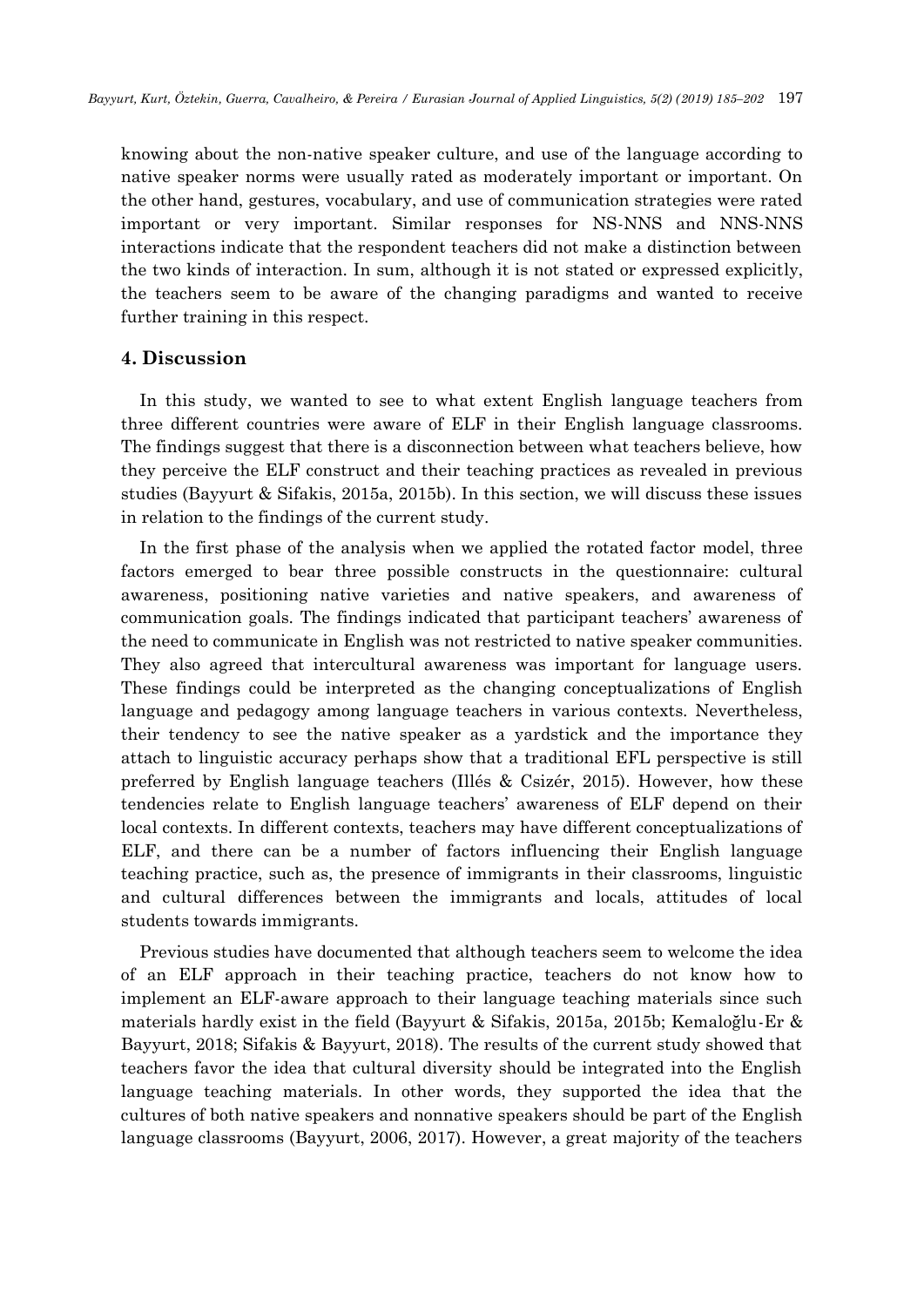in this study seem to be indecisive about the role of the inclusion of the non-standard varieties of English in their language teaching practice. In addition, the teachers, who participated in the study, had differing views on the role of grammatical accuracy in successful communication. While some of them agreed to the idea, others were not sure about what the role of grammatical accuracy is in successful communication (Bayyurt & Sifakis, 2015a, 2015b). Moreover, they did not show a clear tendency towards supporting the idea that nonnative teachers should have a native-like competence-accent or native-like proficiency. Teachers highlighted the idea that intelligibility was more important than having a native-like accent especially in multilingual and multicultural contexts.

Although these results support the findings of earlier studies (Bayyurt, 2017; Bayyurt and Sifakis, 2015a, 2015b; Biricik-Deniz, 2017; Biricik-Deniz et al., 2016; Kemaloğlu-Er, 2017) on pre- and in-service teachers' perceptions of ELF and its involvement in ELT, in this study, the intention of the researchers was not to generalize the results to the whole population of English language teachers in their contexts. Moreover, since this study was designed to develop and validate a tool on ELF awareness of English language teachers in three different contexts, it did not involve the actual classroom practices of teachers or the differences among these countries – i.e. Poland, Portugal and Turkey. Therefore, it does not target teachers' integration of ELF awareness into their teaching in different contexts. This is again an important question to investigate in a future study.

Since this paper only reports the development and validation of the ELF awareness questionnaire, it does not deal with the reasons behind teachers' views through followup interviews. However, previous research has enabled us to gain insights into how teachers understand their role as professionals. For example, Bayyurt and Sifakis's study (2015b) says:

... I have always thought that native speaker teachers are better than nonnative speakers even though I have read some articles related to global English. I have never questioned the issue of who is better? But, now **I'm very confident of myself that I teach the English which is useful for my students**. I may not teach a perfect English to a Pakistani student because I do not have any idea about his/her cultural norms and life. However, **I know my students and their life, their way of learning English, so I'm sure I can teach better than any other native speaker teacher** or non-native speaker teacher who is not Turkish... (p. 126)

This quotation indicates that teachers might not be aware of the fact that they belong to a larger group of teachers who come from diverse linguistic and cultural backgrounds and who teach English in a non-English L1 speaking context where English is spoken as a foreign or second language. In addition, teachers should see their assets as non-native English language teachers in teaching English to speakers of other languages, including the ones from their first language (Seidlhofer, 1999).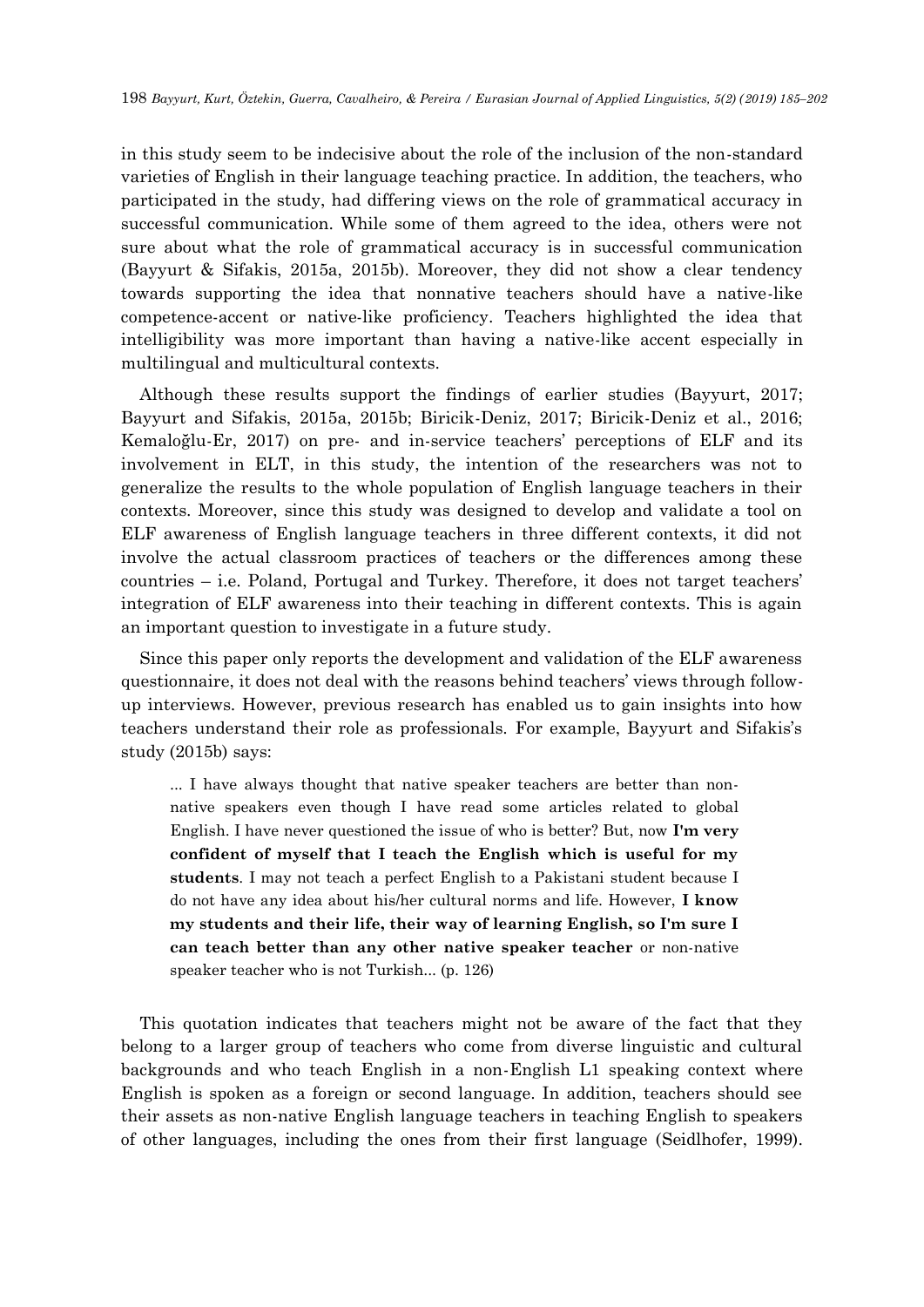The findings of the current study confirm Bayyurt and Sifakis's (2015a, 2015b; 2017) and Sifakis's (2007, 2014, 2019) theoretical predictions and practical applications on raising teachers' awareness towards issues of ELF-awareness and adoption of an ELF-aware perspective in ELT in a constantly changing multilingual and multicultural world.

## **5. Conclusion**

In this study, we aimed at seeing to what extent teachers from three different countries are aware of the involvement of ELF in ELT. Although the findings here indicate that teachers do not ignore the need to interact with non-native speakers of English or the need to gain intercultural competence, their responses on the questionnaire also show that they still particularly value native speaker norms as a reference point. Therefore, the results indicated that these teachers need to be educated to become ELF-aware and understand ways of integrating an ELF-aware perspective into their teaching. For example, using videos and audios including nonnative varieties of English used in international contexts.

Therefore, it is important to conduct further research in these contexts to understand how the teachers in each of these countries conceptualize ELF and ELFawareness in their ELT practice. As Sifakis and Bayyurt (2018) further indicate, after all "Being and ELF-aware teacher means finding ways to empower one's learners as competent non-native users of English, essentially prompting them to become ELFaware users themselves" (p. 464). Once teachers become ELF-aware themselves, they can teach English to learners to become competent and confident ELF-aware users of English. In a changing world where people are in a constant movement  $-$  i.e. migration as a result of wars, economic and political reasons – a new perspective of a common language should be well understood and its pedagogies developed. Hence, it is important to raise English language teachers' awareness towards teaching English in multilingual and multicultural classrooms as well as the merits of becoming and ELF-aware teacher to be able to teach effectively in such diverse contexts.

#### **Acknowledgements**

This study is a part of the Erasmus + project entitled ILTERG "International Language Teacher Education Research Group". It is supported by the Turkish National Agency project number 2016-1-TR01-KA203-035295. We would like to thank all of the English language teachers from Poland, Portugal and Turkey who took part in this project.

#### **References**

Bayyurt, Y. (2006). Non-native English language teachers' perspective on culture in English as a Foreign Language classrooms. *Teacher Development, 10*(2), 233-247.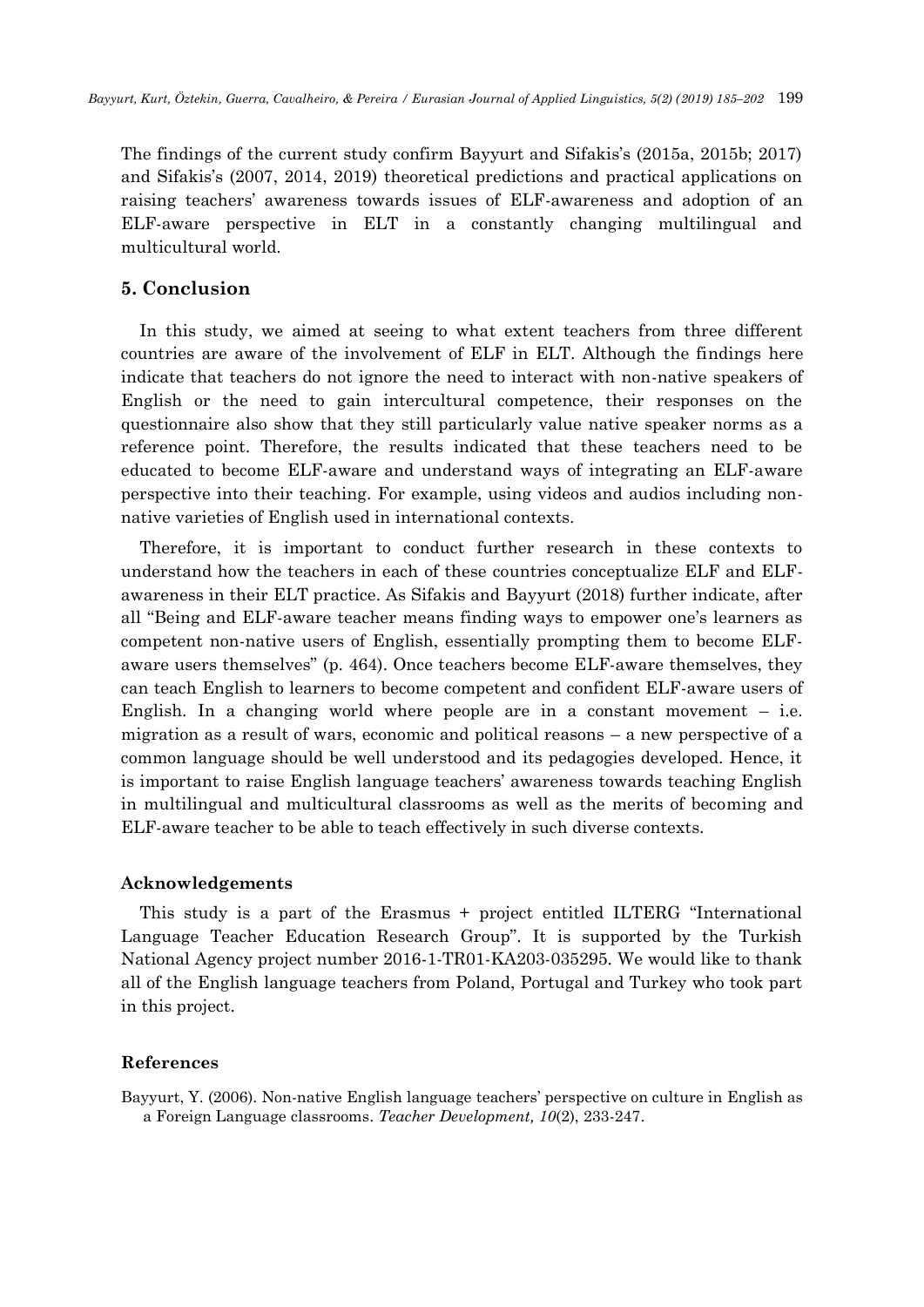- Bayyurt, Y. (2017). Non-native English language teachers' perceptions of "culture" in English language classrooms in a post-EFL era. In J. de Dios Martinez Agudo (Ed.), *Native and Non-Native Teachers in Second Language Classrooms: Professional Challenges and Teacher Education* (pp. 139-159). Berlin: De Gruyter.
- Bayyurt, Y. (2018). Issues of intelligibility in world Englishes and EIL contexts. *World Englishes, 37*(3),407–415.
- Bayyurt, Y., & Erçetin, G. (2009). The role and significance of the concept of "culture" in English language teaching: A pedagogical approach. Unpublished research report, TUBITAK (The Scientific and Technical Research Council of Turkey), Project Number: 104K085, Ankara, Turkey.
- Bayyurt, Y., & Sifakis, N. (2017). Foundations of an EIL-aware teacher education. In A. Matsuda (Ed.), *Preparing teachers to teach English as an International Language* (pp. 3-18). Bristol: Multilingual Matters.
- Bayyurt, Y., & Sifakis, N. C. (2015a). Developing an ELF-aware pedagogy: Insights from a self-education programme. *New frontiers in teaching and learning English*, 55-76.
- Bayyurt, Y., & Sifakis, N. C. (2015b). ELF-aware in-service teacher education: A transformative perspective. In H. Bowles, & A. Cogo (Eds.), *International Perspectives on English as a Lingua Franca* (pp. 117-135). Basingstoke, UK: Palgrave Macmillan.
- Biricik-Deniz, E. (2017). A case study on ELF-aware pre-service language teacher education model: Theory into practice. Unpublished PhD Thesis, Çukurova University, Adana, Turkey.
- Biricik-Deniz, E., Özkan, Y., & Bayyurt, Y. (2016). English as a Lingua Franca: Reflections on ELF-Related Issues by Pre-Service English Language Teachers in Turkey. *The Reading Matrix, 16*(2), 144-161.<http://readingmatrix.com/files/15-7lew266j.pdf>
- Blair, A. (2015). [Evolving a post-native, multilingual model for ELF-aware teacher education.](http://sro.sussex.ac.uk/46761/) In Y. Bayyurt & S. Akcan (Eds.) *Current perspectives on pedagogy for English as a lingua franca* (pp. 89-102). Berlin: De Gruyter Mouton.
- Dewey, M. (2012). Towards a post-normative approach: Learning the pedagogy of ELF. *Journal of English as a Lingua Franca 1*(1), 141-170.
- García, O. (2007). Lenguas e identidades en mundos hispanohablantes. Desde una posición plurilingüe y minoritaria. In M. Lacorte (Ed.), *Lingüística aplicada del español* (pp. 377- 400). Madrid: Arco.
- García, O. 2009. Education, multilingualism and translanguaging in the 21st century. In A. Mohanty, M. Panda, R. Phillipson, & T. Skutnabb-Kangas (Eds.), *Multilingual Education for Social Justice: Globalising the Local* (pp. 128-145). New Delhi: Orient Blackswan.
- Guerra, L., & Cavalheiro, L. (2018). When the textbook is not enough: How to shape an ELF classroom? In N.C. Sifakis & N. Tsantila (Eds.), *English as a lingua franca for EFL contexts*  (pp. 117-131)*.* Bristol: Multilingual Matters.
- Hamid, M., Zhu, L., & Baldauf, R. B. (2014). Norms and varieties of English and TESOL teacher agency. *Australian Journal of Teacher Education, 39*(10), 77-95. <http://dx.doi.org/10.14221/ajte.2014v39n10.6>
- Hu, G. W. (2002a). Recent important developments in secondary English-language teaching in the People's Republic of China. *Language, Culture and Curriculum, 15*, 30–49.
- Hu, G. W. (2002b). Potential cultural resistance to pedagogical imports: The case of communicative language teaching in China. *Language, Culture and Curriculum, 15*, 93–105.
- Illés, É., & Csizér, K. (2015). The disposition of Hungarian teachers of English towards the international use of the English language. In D. Holló & K. Károly (Eds.), *Inspirations in*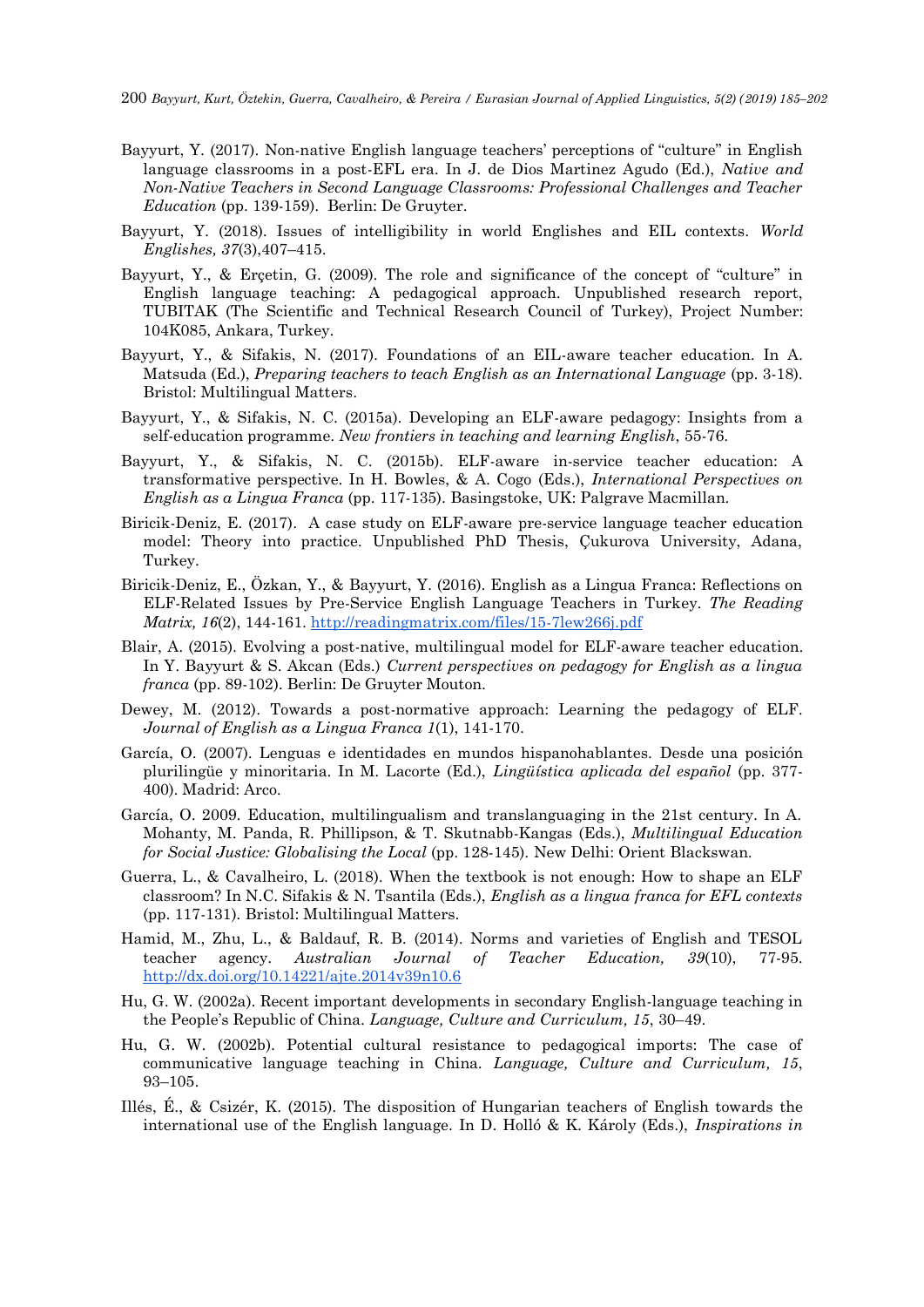*foreign language teaching: Studies in applied linguistics, language pedagogy and language teaching* (pp. 170-183). London, UK: Pearson Education.

- Jenkins, J. (2007). *English as a lingua franca: Attitude and identity*. Oxford: Oxford University Press.
- Jenkins, J. (2009). English as a Lingua Franca: Interpretations and attitudes. *World Englishes, 28*(2), 200-207.
- Jenkins, J. (2012). English as a Lingua Franca from the classroom to the classroom. *ELT Journal, 66*(4), 486-494.
- Jenkins, Jennifer (2015) Repositioning English and multilingualism in English as a Lingua Franca. *Englishes in Practice, 2* (3), 49-85.
- Jolliffe, I.T. (2002) (2nd ed.). *Principal component analysis*. New York, NY: Springer.
- Jørgensen, J. N. (2008). *LANGUAGING: Nine years of poly-lingual development of young Turkish-Danish grade school students*. Copenhagen: Røde Hane (retrieved from [https://andetsprogsforskning.ku.dk/forskning/koebenhavnerstudier\\_i\\_tosprogethed\\_/manus](https://andetsprogsforskning.ku.dk/forskning/koebenhavnerstudier_i_tosprogethed_/manuskripter/Bind_K15_-_J._N._J_rgensen_-_Languaging_-_Vol._1.pdf) kripter/Bind K15 - J. N. J rgensen - Languaging - Vol. 1.pdf)
- Jørgensen, J. N., Karrebæk, M. S., Madsen, L. M., & Møller, J. S. (2011). Polylanguaging in superdiversity. *Diversities, 13*(2), 23–37.
- Kaçar, I. G., & Bayyurt, Y. (2018). ELF-aware pre-service teacher education to promote glocal interactions: A case study in Turkey. In A. F. Selvi & N. Rudolph (Eds.), *Conceptual shifts and contextualized practices in education for glocal interaction - Issues and implications* (pp. 77-104). Singapore: Springer.
- Kemaloğlu-Er, E. (2017). Integrating ELF-awareness into pre-service teacher education: Insights from theory and practical experience. Unpublished doctoral thesis, Boğaziçi University, Istanbul, Turkey.
- Kemaloğlu-Er, E., & Bayyurt, Y. (2018). ELF-awareness in teaching and teacher education: Explicit and implicit ways of integrating ELF into the English language classroom. In N.C. Sifakis & N. Tsantila (Eds.), *English as a lingua franca for EFL contexts* (pp. 159-174)*.* Bristol: Multilingual Matters.
- Kordia, S. (2018). ELF-aware teaching in practice: A teacher's perspective. In N.C. Sifakis & N. Tsantila (Eds.), *English as a lingua franca for EFL contexts* (pp. 53 - 71)*.* Bristol: Multilingual Matters.
- Llurda, E., Bayyurt, Y., & Sifakis, N. (2018). Raising teachers' awareness about English and English as a lingua franca. In P. Garrett & J. Cots (Eds.), *The Routledge handbook of language awareness* (pp. 155-169). London: Routledge.
- Lopriore, L., & Vettorel, P. (2015). Promoting Awareness of Englishes and ELF in the English Language Classroom. In H. Bowles, & A. Cogo (Eds.), *International perspectives on Teaching English as a lingua franca* (pp. 13-34). Basingstoke: Palgrave Macmillan.
- Mortensen, J. (2013). Notes on English used as a lingua franca as an object of study. *Journal of English as a Lingua Franca, 2*(1), 25-46.
- Pulcini, V. (2014). A new phase for English teacher education in Italy: Testing and training for Tirocinio Formativo Attivo (TFA). *Rivista di Lingue, Letterature e Culture Moderne, 1*(1), 95-106.
- Seidlhofer, B. (1999). Double Standards: Teacher Education in the Expanding Circle. World Englishes, 18(2), 233-245.
- Seidlhofer, B. (2004). Research perspectives on teaching English as a lingua franca. *Annual Review of Applied Linguistics*, *24*, 209-239.
- Seidlhofer, B. (2009). Common ground and different realities: world Englishes and English as a lingua franca. *World Englishes, 28:* 236-245.